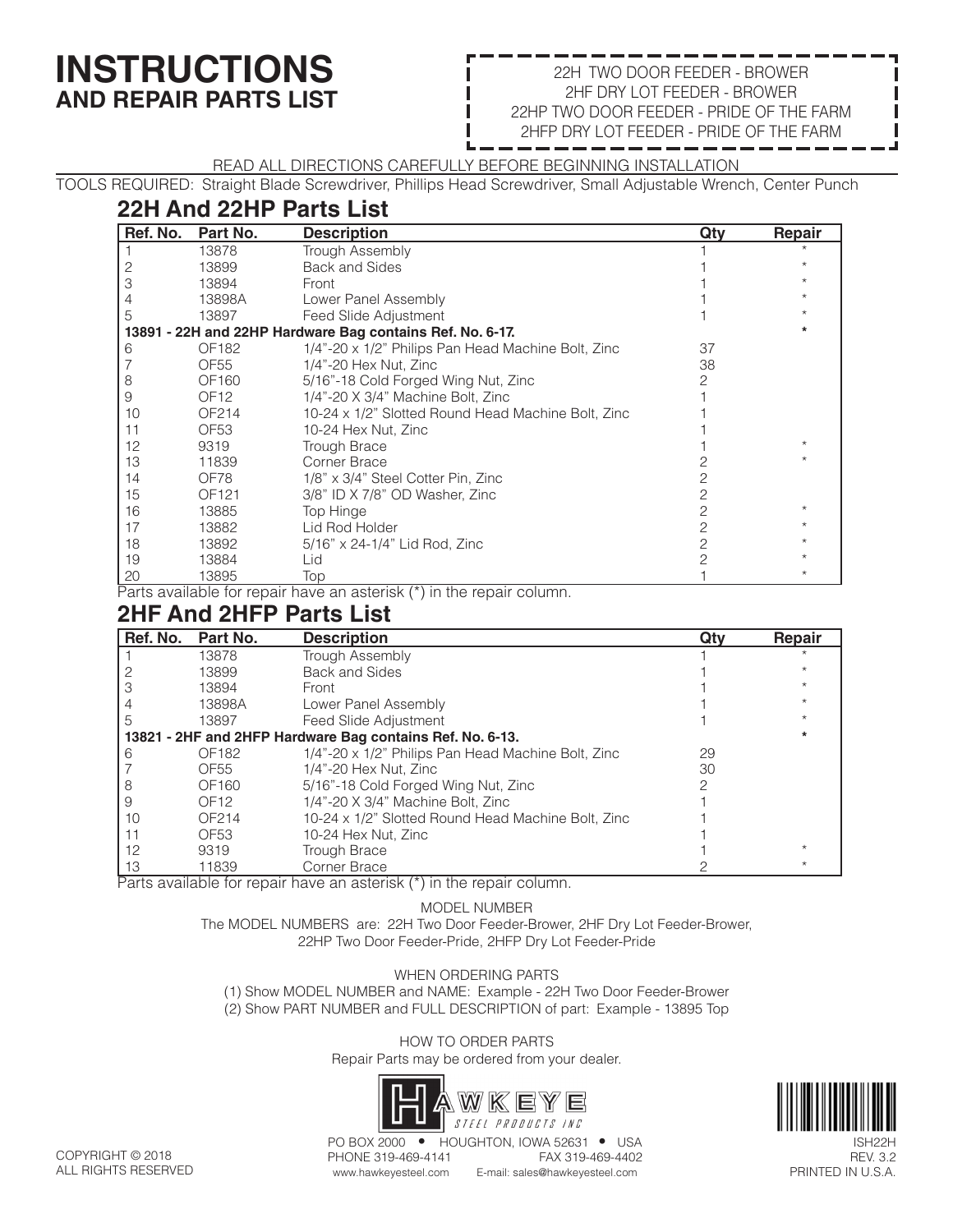### **ASSEMBLY INSTRUCTIONS**

DO NOT TIGHTEN ANY FASTENERS UNTIL INSTRUCTED TO DO SO! For Model 22H/22HP, follow steps 1 through 7. For Model 2HF/2HFP, skip step 6.

#### **STEP 1**

Attach the Back and Sides (Ref. No. 2) to the Trough Assembly (Ref. No. 1) placing the hopper on the outside of the trough. Insert only the back Bolts and Nuts (Ref. No. 6 and 7).



### **STEP 2**

Install the lower panel (Ref. No. 4) on the inside of the trough by inserting only the bottom 2 Bolts and Nuts (Ref. No. 6 and 7) on both sides. Install the Feed Slide Adjustment (Ref. No. 5) and secure with 2 Wing Nuts (Ref. No. 8).

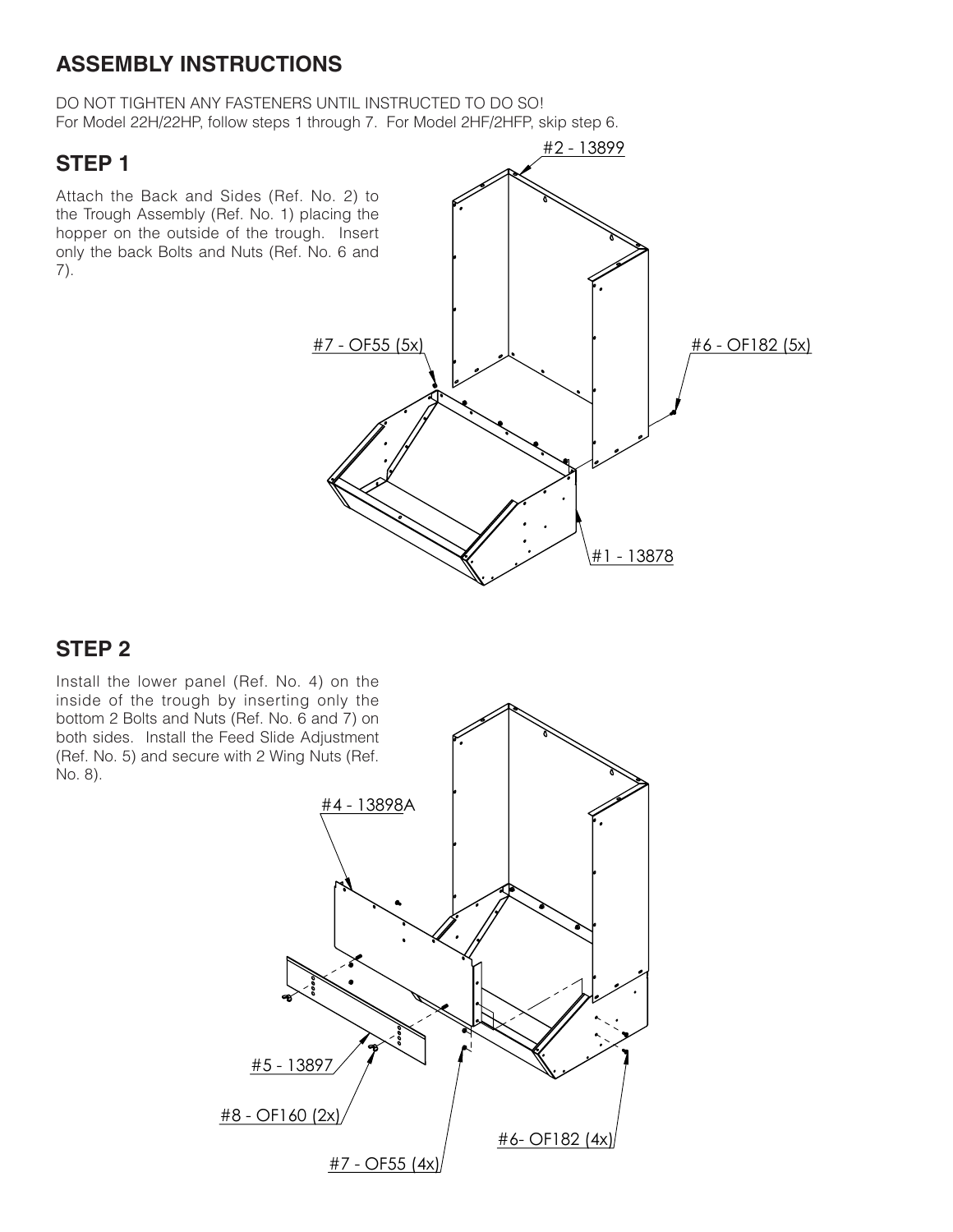# **STEP 3**

Install the Front Panel (Ref. No. 3) to the outside of the Hopper Back and Sides (Ref. No. 2) inserting Bolts and Nuts (Ref. No. 6 and 7) in the center 2 holes on both sides and all on the front.



**STEP 4**

Position Trough Brace (Ref. No. 12) using trough lip. Insert 1/4" Bolt and Nut (Ref. No 9 and 7) into center hole in the lower panel (Ref. No. 4). Tighten both upper and lower bolts on the trough divider.

Position the Corner Braces (Ref. No. 13) in the underside of the hopper lip using Bolt and Nut (Ref. No. 6 and 7).